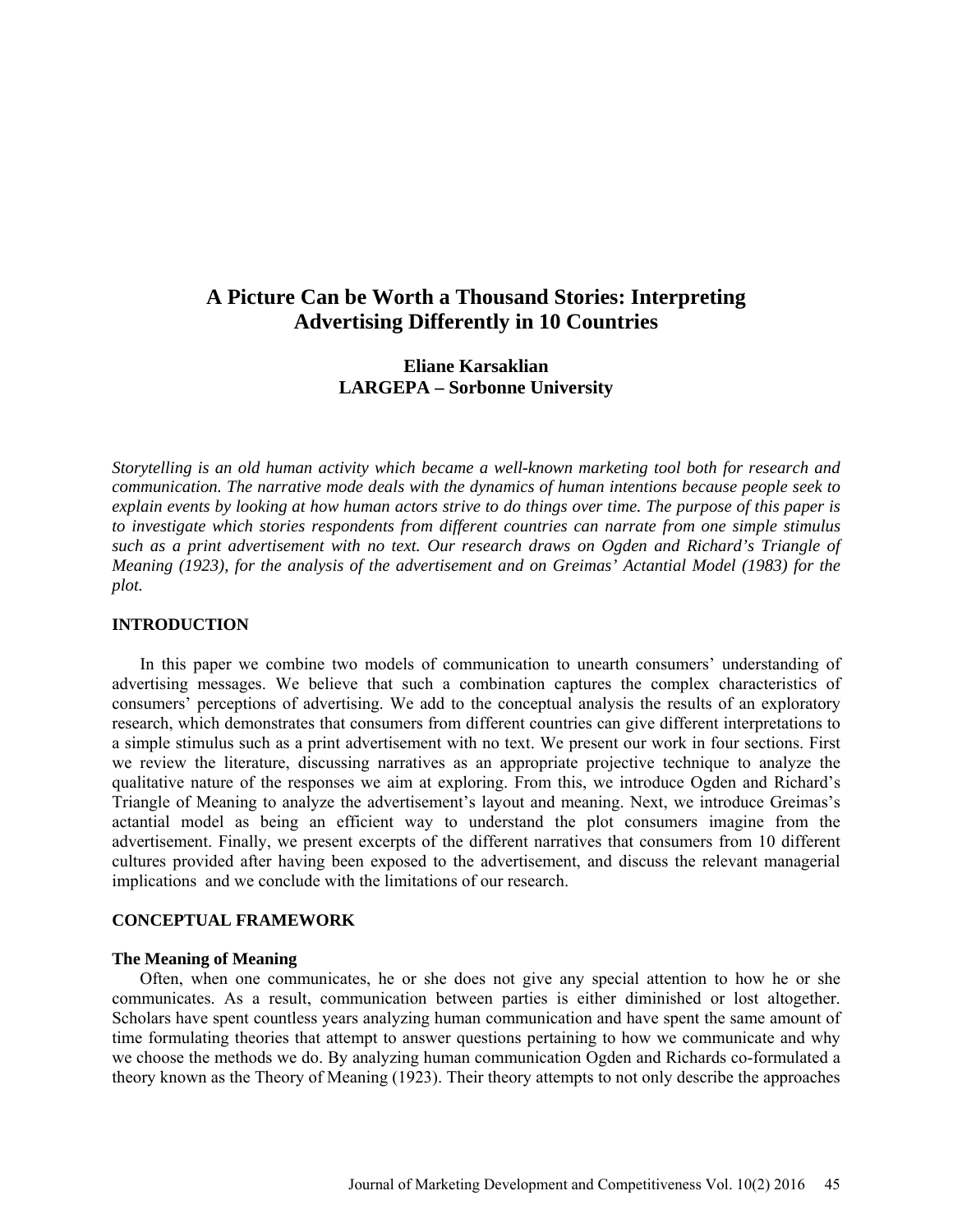humans take when communicating, but also to understand how communication is lost when not done correctly.

Meaning is a concept that has been present in communication since the first humans learned to communicate. Communicators are aware that nearly everything that is said has meaning that might not be shared with others. Scholars might argue that for every word, there is a single, correct meaning associated with it but Ogden and Richards counter this claim with their theory of "Proper Meaning Superstition" which states that there is not a single correct meaning associated with each and every word because each word means something different to each person, or more simply, meanings don't reside in words, they reside in people (Erickstad, 1998).

Ogden and Richards categorize meanings in terms of signs and symbols where signs are natural representations of something beyond themselves, such as a sound, whereas symbols are specialized types of signs, such as text (Cahill, 1998). At the heart of their theory is a device called the semantic meaning triangle. Each corner of the triangle corresponds to a component that is integrally involved in the process of meaning: a) REFERENCE - indicates the realm of memory where recollections of past experiences and contexts occur, b) REFERENT- are the objects that are perceived and that create the impression stored in the thought area, and c) SYMBOL - is the word that calls up the referent through the mental processes of the reference. The semantic meaning triangle is represented in Figure 1.



There are relationships between all three factors, represented by the sides of the triangle. The relationship between thought and symbol are causal, meaning that the symbol evokes an attitude or a proposed effect on another person. Similarly, there is a relationship between the thought and the referent, though the relationship can be either direct, such as something we can see in front of us, or indirect, such as an image or idea about something we have seen in another instance. Finally, the relationship between the symbol and the referent is purely indirect in that it is an arbitrary relationship created by someone who wishes the symbol to represent the referent (Ogden and Richards, 1923, p. 11).

#### **Narratives**

When telling about their experience, participants respect the chronological order of happenings and create a sense-making situation as narratives convey experience through reconstituting it (Squire, 2008). Narrative meaning is created by establishing that something is a part of a whole. Narrating is telling a story in the form of a causally-linked set of events, happening and situations that affect human beings. Narratives display the significance that events have for one another (Denning, 2000). People are storytellers as they tell narratives about their experiences and the meanings that these experiences have for their lives. All stories or narratives have a setting in which are evoked vivid associations of particular times and places. Another important element is characters, that is, the players in the action that will experience the situation with the consequences and reactions to these consequences by and for the characters. A story may contain one episode or a sequence of episodes that are more or less interrelated.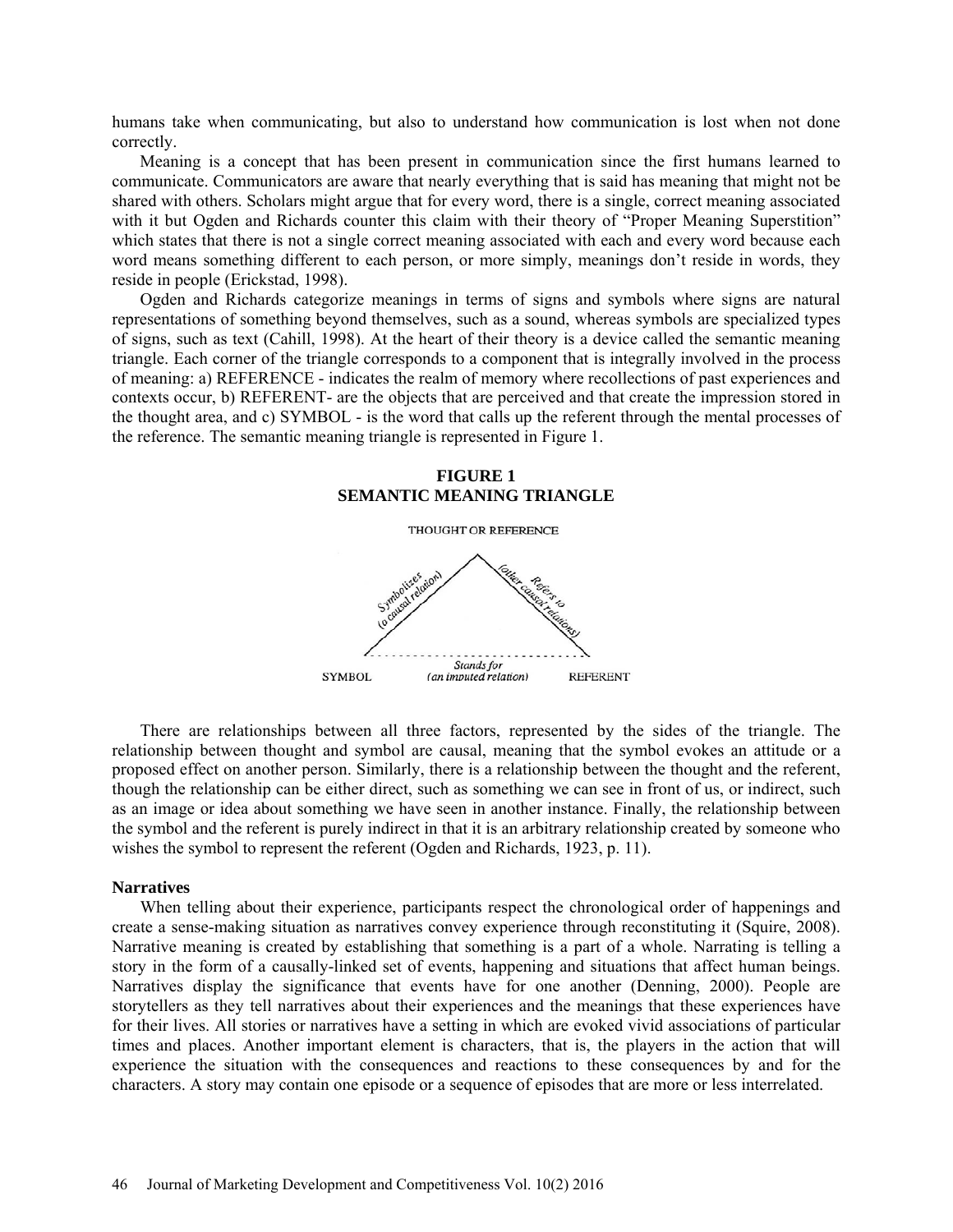Among the qualitative techniques using narratives, the actantial model, developed by A.J. Greimas, is a tool that can theoretically be used to analyze any real or thematized action. In this model, an action can be broken down into six components called actants. Actantial analysis consists in assigning each element of the action being described to one of the actantial classes. Greimas's (1983) Structural Semantics attempts a grand formalization of the narrative content by introducing the notion of "actant" (agents) that are central to the Greimasian approach to narrative. This author studied the role of all agents in a narrative, in relation to their contribution to the plot. After researching a large sample of narratives, he came up with a typology that, since then, has been widely applied. Hence, the actantial model is composed of six actants and three axes, as follows:

- **The axis of desire**: includes a subject and an object. The subject is what is directed toward an object. For example, a fire-fighter is a subject aiming at saving people in a burning house, who are the objects.
- **The axis of power**: comprehends the helper and the opponent. The helper assists the subject in achieving the object of his desire, while the opponent aims to prevent him from reaching it. In our example, the helpers for the subject are everything that the fire-fighter can use to extinguish the fire and to save people: water, ladder, etc. The opponents are the fire itself, the wind and other elements preventing the fire-fighter from accomplishing his mission.
- **The axis of knowledge:** includes the sender and the receiver. The sender is the element requesting the action from the subject and the receiver is the element for which the quest is being undertaken. Continuing with our example, the sender is the fire station and the receivers are the people who were saved, their neighborhood, and the city where the house is located. Figure 2 illustrates Greimas's actantial model.



## **FIGURE 2 GREIMAS'S ACTANTIAL MODEL**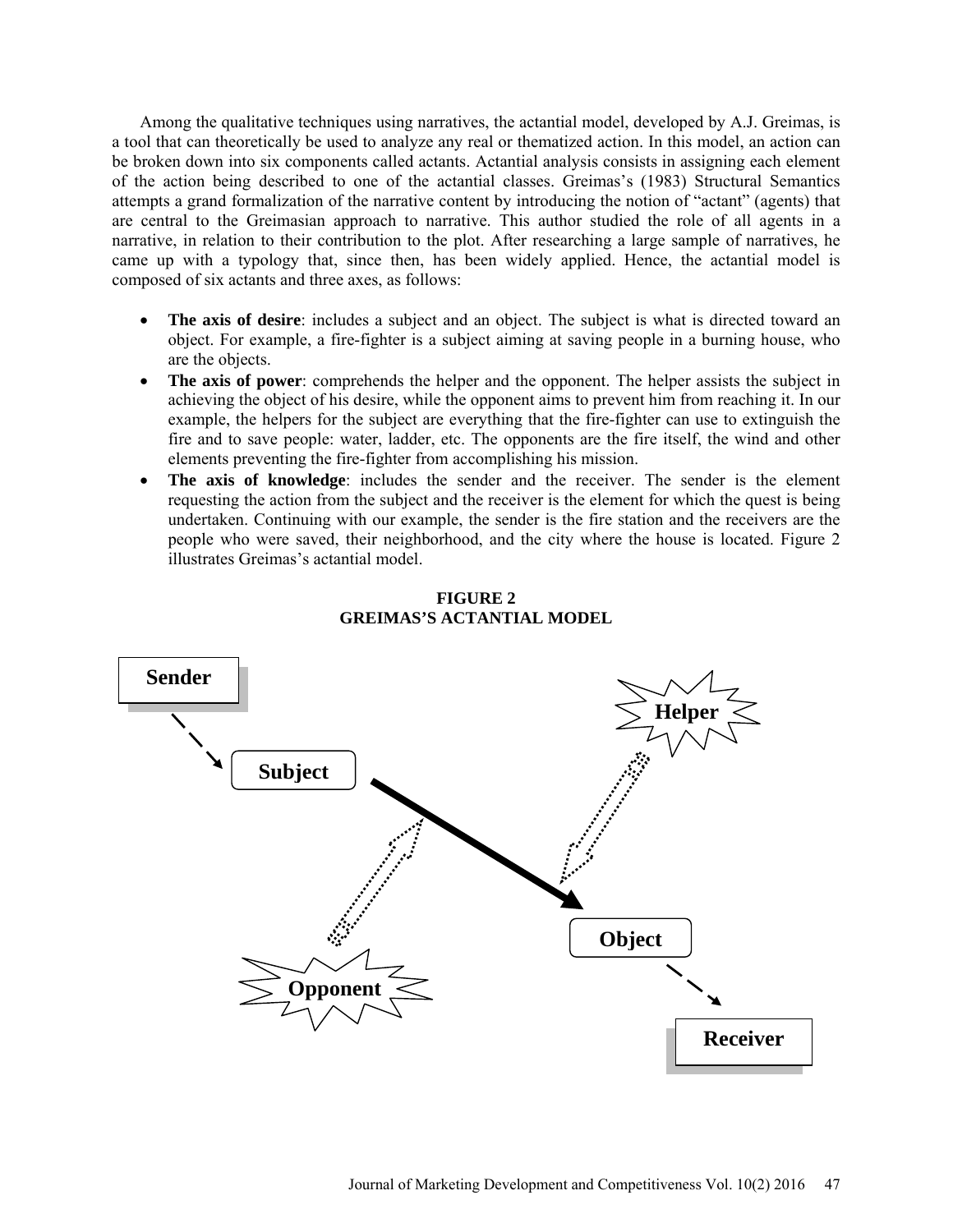#### **RESEARCH DESIGN**

#### **Objectives and Method**

Aiming at verifying if consumers from different countries tell the same story from a single print advertisement, we engaged a qualitative research as an exploratory step to analyze advertisement interpretation drawn on Ogden and Richard's model as well as on Greimas's model. Given the limited insights provided by the literature into both models in the analysis of advertisement interpretation, focus groups and in-depth interviews were deemed effective means of exploratory data collection, as relatively little is known about the phenomenon of interest (Shaw et al., 2005). Thereby and in order to explore potential differences in interpretation of advertising across cultures, we chose an exploratory in-depth script, applied to a convenience sample (Malhotra and Birks, 2005).

Our reading was based on the textual data from narratives (Thompson and Tambyah, 1999). No quantitative approach could provide this quality of data. The chosen method was useful to gather specific answers to narrow questions, without searching for a wide variety of data, as recommended by Czinkota and Ronkainen (2001). The sample was composed of 20 participants aged from 25 to 35 years old; 40% were male and 60% were female from ten countries: China, Croatia, Egypt, France, Italy, Mali, Poland, Portugal, Spain, and Morocco.

The stimulus used in the research was a print advertisement for pet food created by Prolam Y&R. The characters depicted in the advertisement are a pilot standing next to a bed where sits a women hiding her face in her hands. On the opposed side of the page is a dog pulling the drapers under which a pair of bare feet is perceptible. The background scenario is a large bedroom decorated with pictures and objects from different parts of the world.

Participants were exposed to the stimulus for 30 seconds and were then asked to tell the story pictured in the advertisement depicted in Figure 3.



**FIGURE 3 ADVERTISEMENT USED IN THE RESEARCH**

The advertisement was visually structured in accordance with the Semantic Meaning Triangle as described in the works of Ogden and Richard (1923). At the top of the pyramid (Reference) was the pilot standing in the middle of the page. On the lower right extremity of the pyramid (Referent) was the dog and on the opposed side was the pack shot with the product, the brand name and the baseline (Symbol): *Bad food, Bad dog*. The advertisement was solely visual and did not feature any text.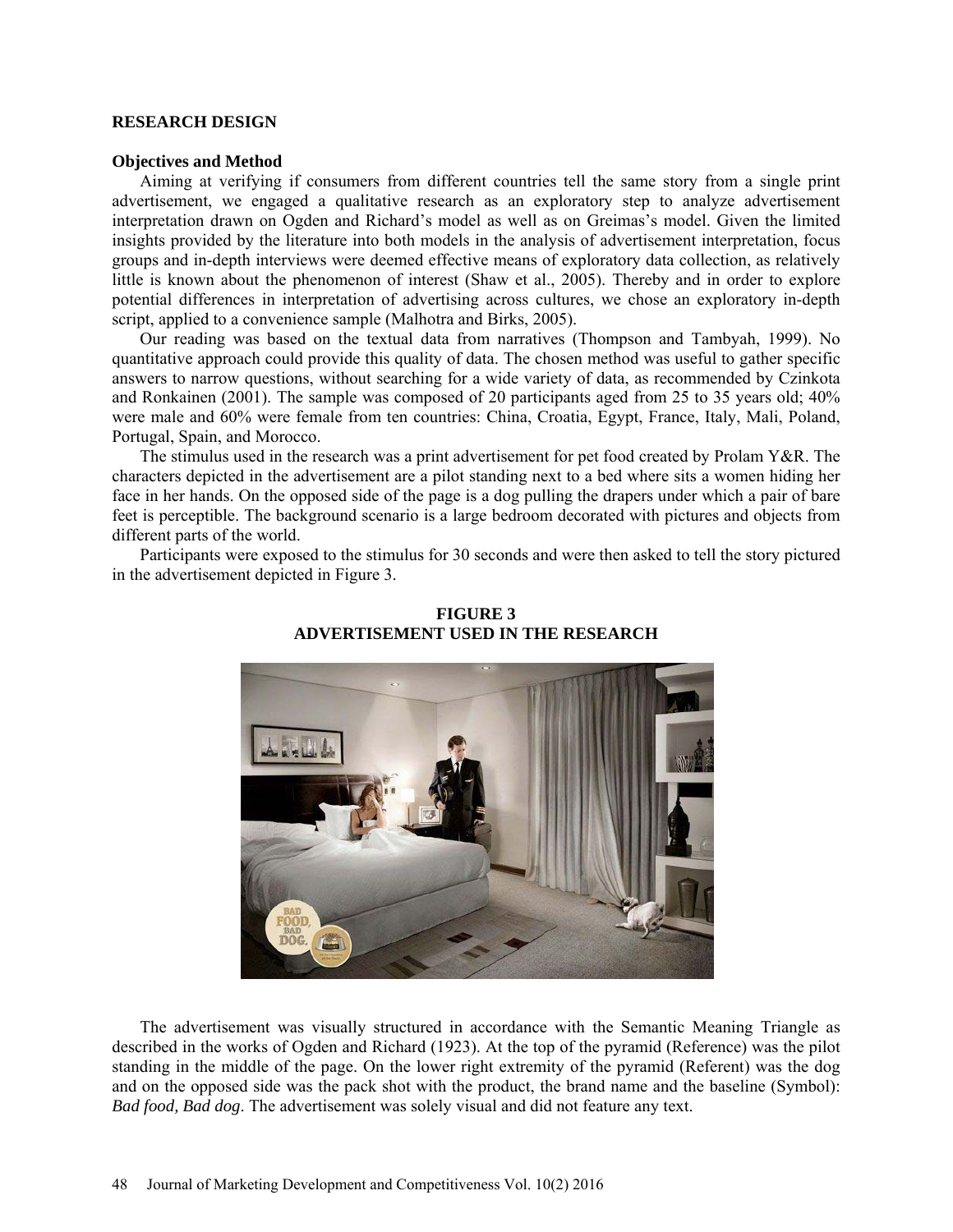The plot, if drawn on Greimas's model, depicted the dog as the subject, the food as the object, the pilot as the helper and the woman as the opponent. The story intended to be conveyed by the advertisement was that a woman, married to a pilot, was caught in adultery by her husband's unexpected return to home. Her lover hides behind the bedroom's drapers, but the dog pulls them intending to reveal the wife's betrayal to his master, as revenge because she does not feed it with the appropriate food.

Although the story is conveniently stereotypical and, thus, easy to understand and expected to be universal, participants presented very different interpretations of it which are described in the following session.

## **RESULTS**

As a matter of fact, there were several different interpretations of the story conveyed by the advertisement. The following excerpts illustrate some of them:

Interpreted the message as intended by the agency:

*The pilot is back home. There is someone behind the curtain. The woman is embarrassed because of such a dead end situation. No escape is possible as her lover is hidden behind the curtains. It is a typical cliché. The woman must be forgiven by the public because her husband is often absent. There are two betrayers in the plot: the woman and the dog. The woman and the lover are the losers and the man and the dog are the winners*. China

*The woman is being punished twice: revenge of the dog and divorce. The dog is rewarded twice: gets good food and gets rid of the woman*. China

*The dog is revealing the wife's lover to her husband, who is a pilot. It is revenge. It is his way to tell her that he does not like the way she feeds him*. Portugal

*A miserable dog makes you miserable. The lights show that there was romance in that room before the husband arrives*. Croatia

*It is a dramatic situation. The dog reveals the infidelity of the wife towards her husband who comes back from a military mission. The man is surprised and irritated looking at the dog. It is a stereotypical situation. Punishment for bad feeding the dog. Animals are similar to humans and also have feelings. They are able to understand human issues and can act consciously in human lives*. Poland

*The man is a pilot and the woman is embarrassed because the dog is pooping on the carpet. It is a hotel room and the woman misbehaves (adultery) because she receives bad treatment from her husband, as for the dog. Giving it good food would mean taking care of it*. Mali

*The man is a pilot and the woman is cheating on him. The message is "give good food and the dog will cover you". Now there is revenge. The dog is paying bad with bad. It is good advertising for men but bad for women. She is shown as a stupid wife who stays at home waiting for the husband and now she cheats on him*. Egypt

*The woman has done something wrong and is ashamed. The third person hidden behind the curtain means that she was doing something bad. It is a transgression*. China

*It is a bad dog because it shows the truth. The humans are doing something wrong*. Italy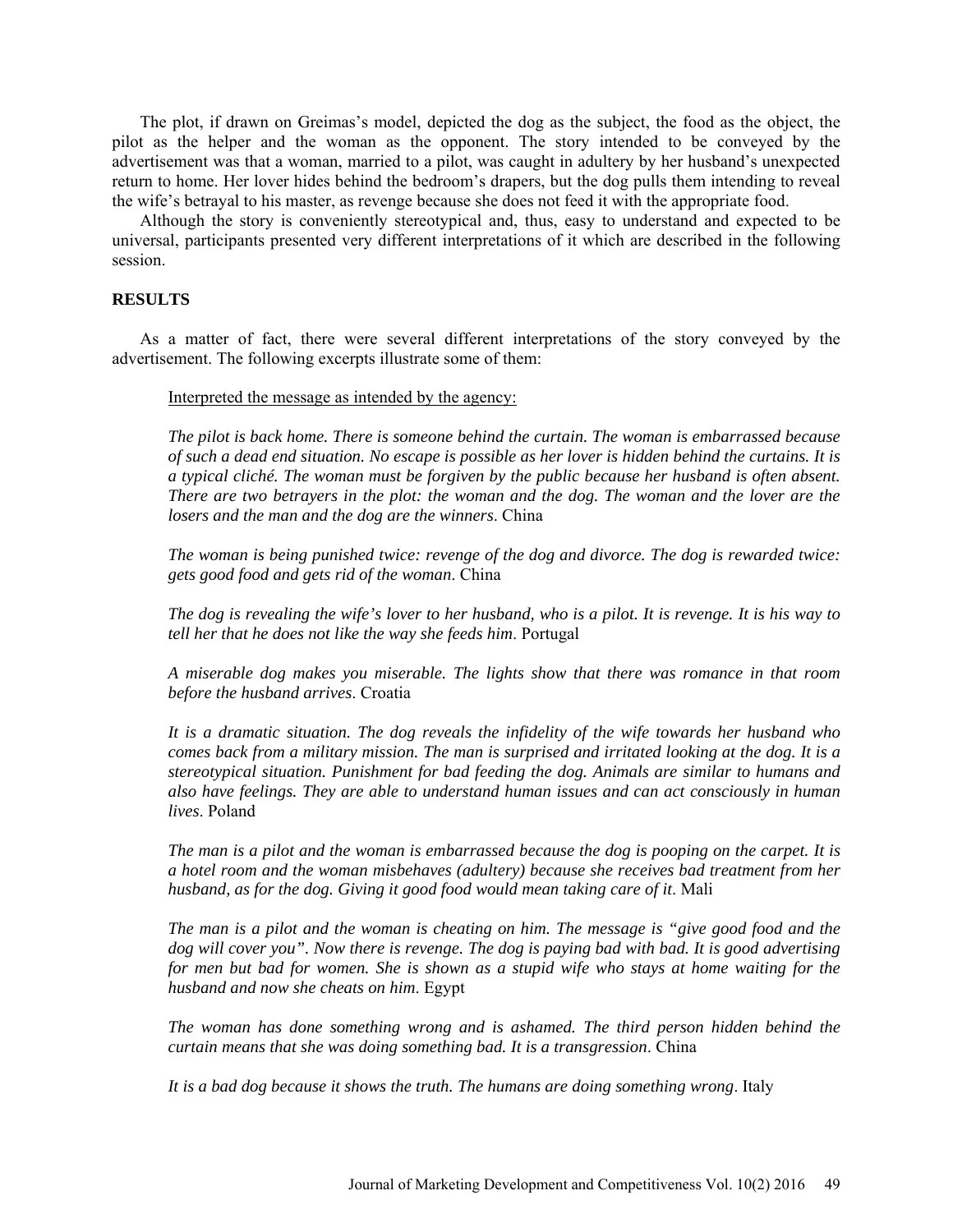Interpreted the message differently as intended by the agency:

*The man is in the Navy and is ready to leave. The couple is desperate because there is no solution for the dog.* Morocco

*The man is angry at the dog because it awakened the woman*. China

*The man is a pilot and came back home. The wife can't educate or control the dog. She expects that the man, as being like the father, the authority, will do it. But it is too late; there is nothing to be done about the dog*. France

*The man is in the Navy or is Military. It is a wealthy couple. But the wife can't educate the dog. She is a superficial woman. The man is disappointed and shocked with the rebel dog. The man is also unable to control the dog*. France

*The man is a pilot. The couple wants to have sex and the dog creates embarrassing situation. It is a hotel room. Pilots take dogs on planes. The woman is angry. It is a degrading image for the woman because it is about sex with no strings attached*. Egypt

*The man is a pilot and he looks interrogative. The woman looks tired and desperate*. France

*The man is a pilot and leaves home in the middle of the night. The woman spends time with the dog and is fed up with its crisis. With good food she would earn a peaceful atmosphere at home again.* Portugal

*The man is a pilot and the woman is desperate with the dog's attitude. The dog wants to attract the attention of its master. People care about health and weight and it is the same for the dog*. France

*The man is a pilot and the dog might destroy everything in the room. The man is worried and the woman is helpless. They look like they cannot find a solution to make their dog happy and quiet*. Portugal

*The couple is the dog's parents. The man is a pilot and the woman is devastated. The dog wants to play and she is tired to fight the dog. She stays alone at home trying to educate it. She is waiting for her husband to punish the dog*. Spain

*The woman looks desperate and exceeded. The man is a pilot. The dog is in a bad mood and does not let the master sleep. Because the couple gives bad food to their dog, they must face its craziness/badness*. France

## **Analysis**

Intrigued by the amount of participants having interpreted differently the story conveyed by the advertisement, the researcher engaged in informal "off-research" conversations with the participants and found out that the ones who had not correctly understood the message had not seen the feet under the curtain, thus they had not guessed the lover behind it. This is an important revelation for researchers and practitioners in marketing communication as it demonstrates that a determinant clue to understand the story could be unperceived. In other words, marketers should make sure that the unavoidable clues will be seen by their target.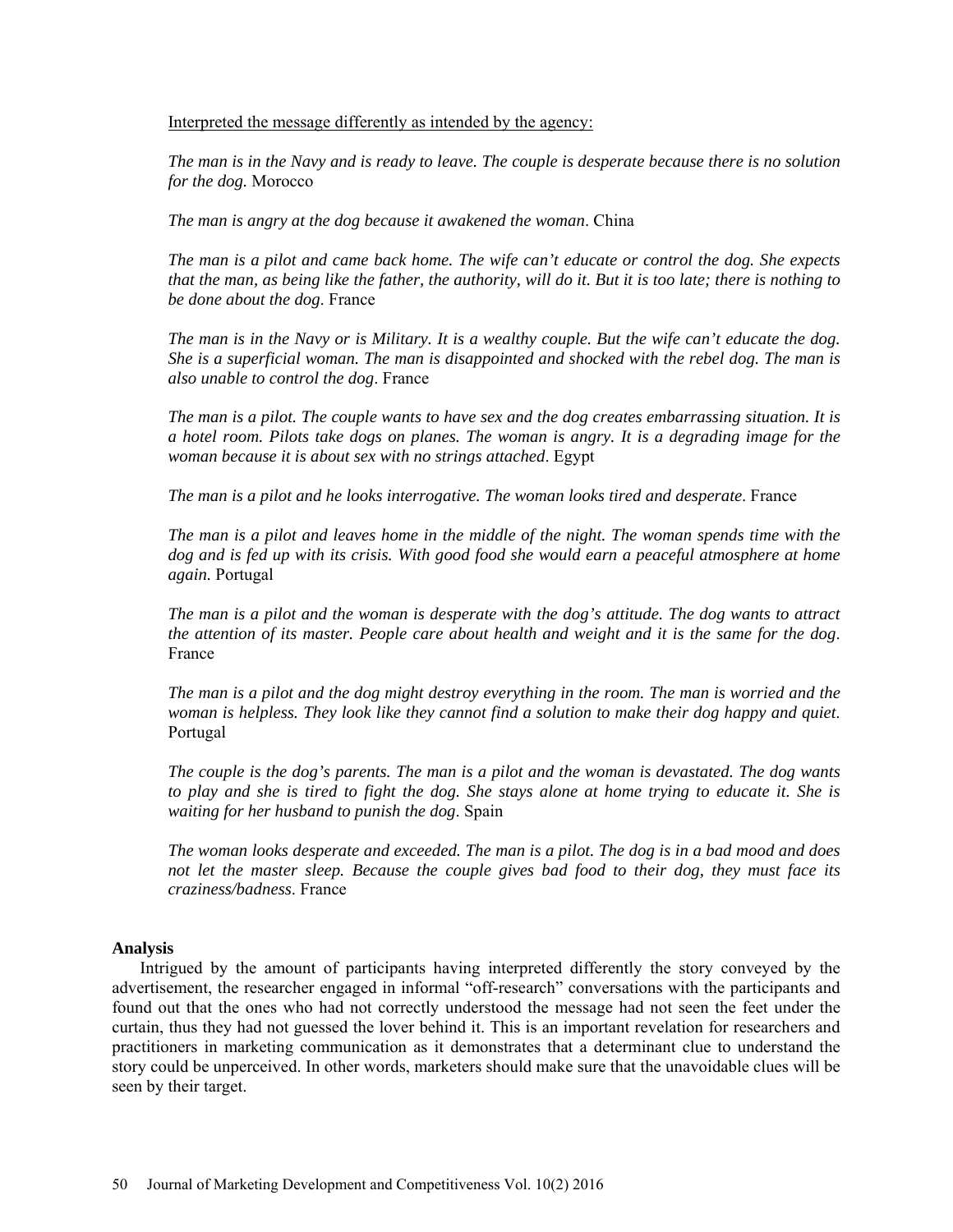The story told by the advertisement perfectly fits in the two models applied to our study. We will first analyze the Triangle of Meaning (Ogden and Richard, 1923). The dog is positioned as the referent, the Pilot as the reference and the product as the symbol in the triangle. The dog aims at attracting his master's attention (causal link) in order to make him feed it with the appropriate food (another causal link). In other words, the dog is creating a stimulus-response process with its Master. It expects a reaction from his Master to its action. The natural outcome would be the dog getting the food it wants. Despite the fact that the main clue (lover's feet) was placed next to the referent, it stayed too discreet, thus unseen, by the majority of the respondents. It looks like the dog took over the most important clue in that advertisement. Although the reasons for that are unknown to us, it would be worth identifying them, might they be linked to the colors used in the advertisement, the lights or the place of such a clue. Considering the amount of investments companies allocate to advertising campaigns every year, it is troubling that the key clue leading to message understanding stays unseen.

When analyzing the advertisement based on Greimas's model, we can see that the plot contains four actants: the dog, the pilot, the woman and the food. In the axis of desire, the dog is the subject, aiming at getting the food, which is the object of its desire. In the axis of power, the woman is the opponent, because she does not buy the right food for it and the pilot is the helper, who will reward it by buying the food it wants. Interestingly, it looks like the lover has no role as an actant in such story, although he is the key clue to understand the message. This could be one explanation why he did not draw participants' attention to himself.

## **DISCUSSION**

The advertisement used in this experiment was deemed to be the perfect international advertisement to run worldwide thanks to several characteristics: a) the story is very stereotypical and well-known across cultures. It reproduces what has often been seen in films, b) there is not text, what eliminates all issues relating to translations, c) the base line is in English and very simple/easy to understand. Despite all the above mentioned features, the advertisement provoked different interpretations and reactions to it.

The findings indicate that not only were there several interpretations of a single stimulus, but also that only nine out of twenty respondents (45%) narrated the story the advertisement was meant to convey. One could argue that being part of the scenario is not enough to be perceived. The referent, the symbol and the thought should have well defined roles as actants in order to have an influent action on the plot.

Another interesting outcome of our research is that more than half of the participants did not feel stimulated to buy the product, although they all had dogs. Indeed, intention of buying was independent on message understanding. Some participants did not understand the message the way they were supposed to, but thought that the dog was "cute" and would be willing to buy the advertised product. On the contrary, some participants having understood the message were not motivated to buy the brand because they did not like the advertisement. Finally, some other respondents liked the advertisement because "it was fun" but had no intentions to buy the product because "there is no information about the product itself".

These results allow us to state that understanding a communication message does not lead to liking it and that liking an advertisement does not always lead to intention to buy the product/brand. This is not a new discussion in marketing communication. However, it is imperative to understand how the models used in this research can help marketers to better secure meaning understanding from their consumer targets.

## **MANAGERIAL IMPLICATIONS**

The research presented here is innovative and original. Most marketers and researchers in marketing are not familiar with Greimas's actantial model although qualitative and projective techniques are often used in marketing research. Despite the fact that Ogden and Richard's meaning triangle is largely used in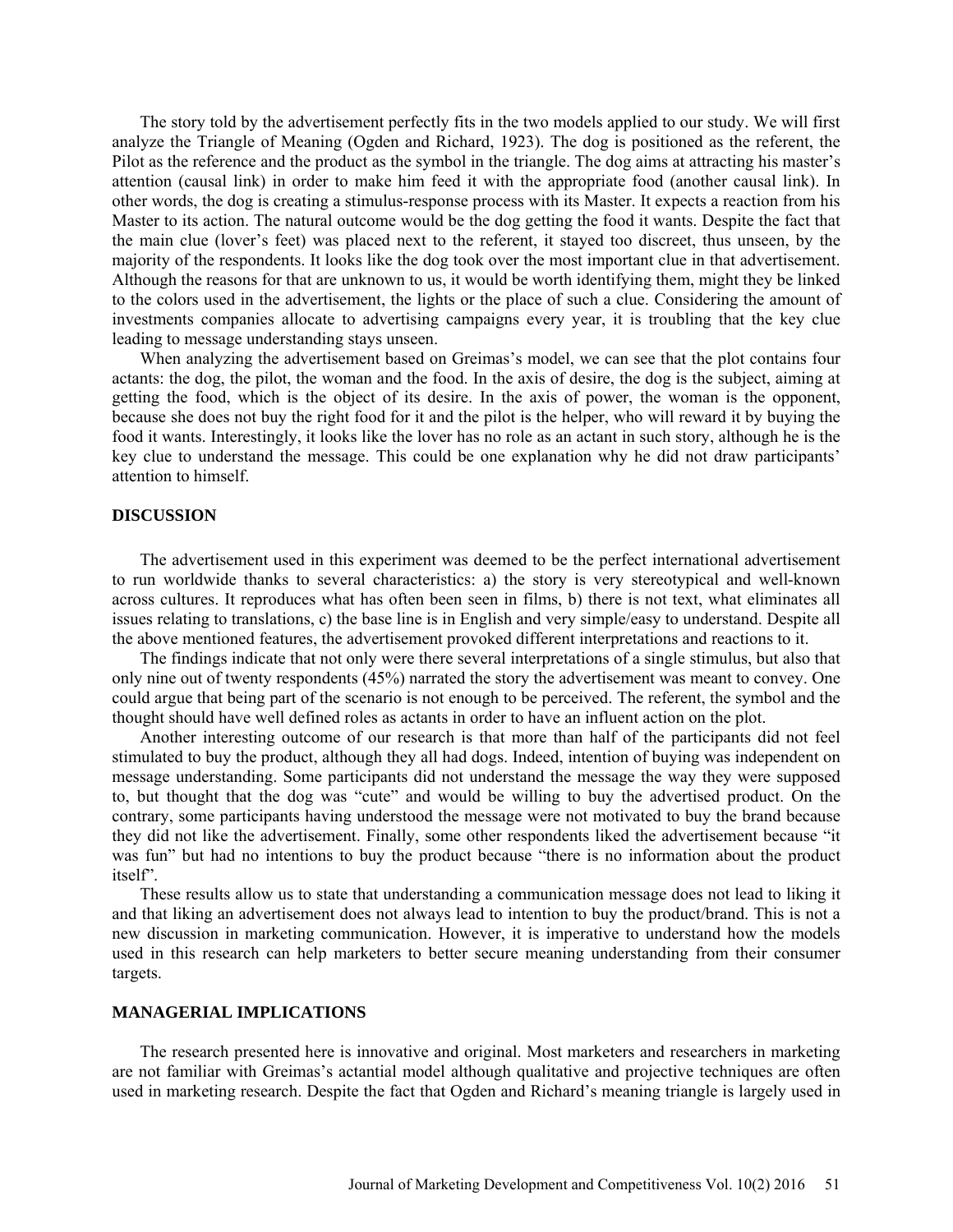semiotics and that semiotics deals with communication, it is surprising that researchers and practitioners do not draw their works on such model.

This paper's originality is twofold: combining two models which are the basis of all human communication: semiotics and storytelling. Advertisements tell stories to consumers by using verbal and non verbal symbols. It seems obvious that both research and practice in marketing communication should draw on well-established models and tools as the ones we presented in this research in order to reach their objectives. Surprisingly, our literature review indicated that this one is the first research demonstrating that such models should be used as the foundation for the conception of advertising messages. Companies would want to increase accuracy in reaching marketing objectives by ensuring appropriate interpretation of the messages they convey to their targets.

The qualitative approach used in this research should be the very first step in pre-testing advertising messages before searching for external validity through quantitative market studies. It is of interest to both marketers and researchers to use appropriate methods to understand meaning interpretations, mainly in international settings. Using methods that allow going deeper in consumers' interpretations and meaning creation provides researchers and practitioners with more accurate information which will be a better basis for adequate decision making in marketing communication.

#### **CONCLUSION**

The findings reported here suggest that the use of reliable models for storytelling and meaning creation applied to advertising have several implications. First, it comes out from this study that what can be considered as being a simple message easy to understand might not be as straightforward to several consumers, mainly when they belong to different cultures. Although our findings did not enable us to explain differences due to culture, practitioners should examine the global presence of advertisements under new prisms, as consistency and synergy appear to raise global demands not only in terms of communication but also in terms of product characteristics such as packaging, pricing and other attributes. Academics on the other hand should further investigate the contexts in which consumer-advertising relationships are developed, as well as the commonalities of human and message identities.

## **LIMITATIONS AND FUTURE RESEARCH**

The combined use of the two models is innovative and sheds light on a crucial issue for companies and academics, but present some limitations. The first one is its restricted sample. Although the method chosen was qualitative and the research approach was exploratory, a larger sample would have given better understanding of the use of the combined models in message accuracy and would also enlarge the number of cultures. The second limitation is the use of one advertisement. Our interpretation of the results can also be inherent to the stimulus itself and thus testing several stimuli would contribute to avoid such bias. Finally, there was no attempt to explain differences in interpretations due to cultural differences, because it would have been inappropriate with such a small sample. Further research should address this issue.

## **REFERENCES**

Cahill, A. (1998). *Proper meaning superstition*: I.A. Richards. Unpublished research paper, University of Colorado at Boulder. Retrieved 27 February 2002, from

[http://www.colorado.edu/communication/meta-discourse/Papers/App\\_Papers/Cahill.htm](http://www.colorado.edu/communication/meta-discourse/Papers/App_Papers/Cahill.htm)

Erickstad, J. (1998). *Richards' meaning of meaning theory*. Unpublished research paper, University of Colorado at Boulder. Retrieved 27 February 2002, from

[http://www.colorado.edu/communication/meta-discourse/Papers/App\\_Papers/Erickstad.htm](http://www.colorado.edu/communication/meta-discourse/Papers/App_Papers/Erickstad.htm) Ogden, C.K., & Richards, I.A. (1923). *Meaning of meaning*. New York: Harcourt, Brace & Company.